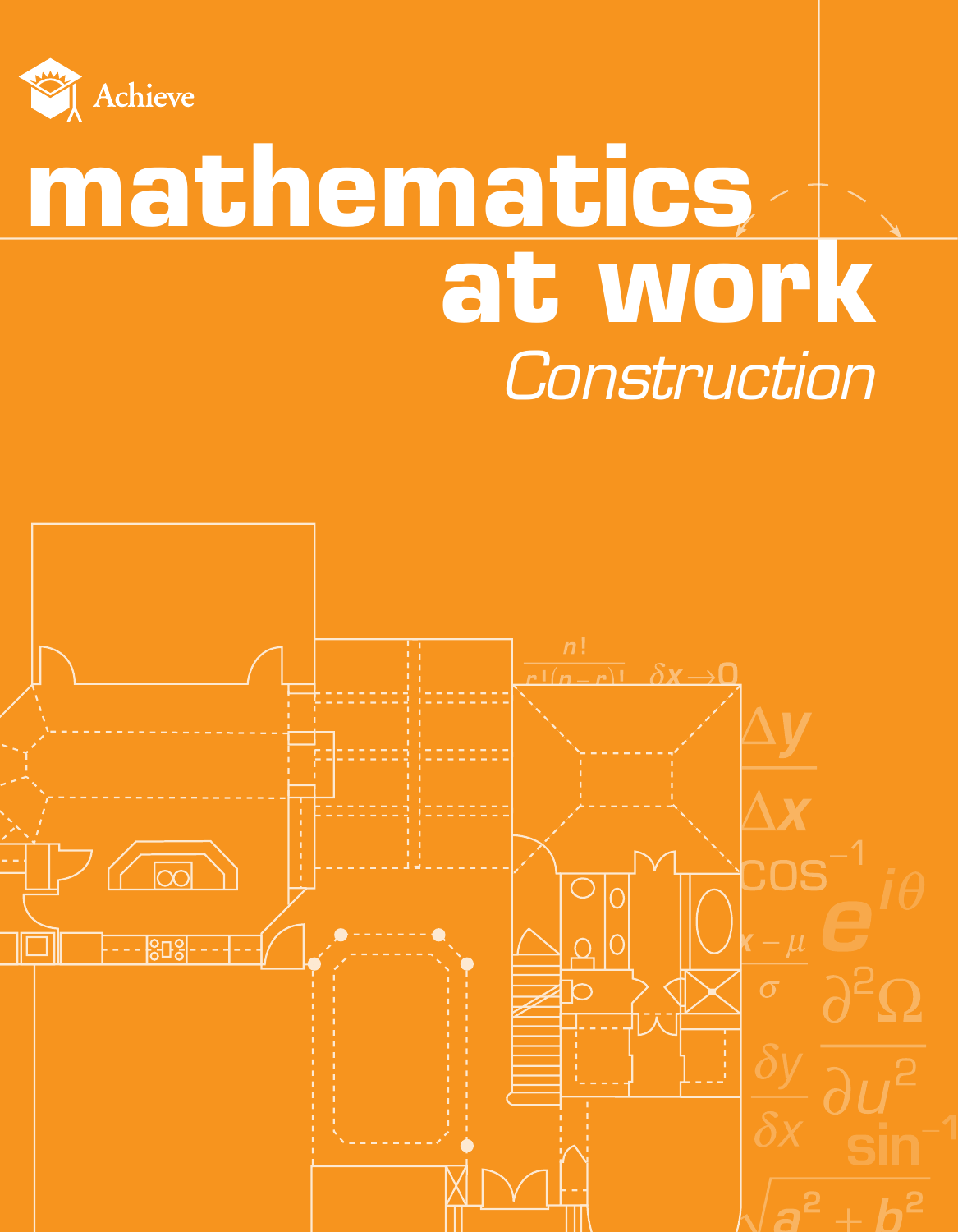## Mathematics in the Construction Sector

The construction industry stands out as one of the largest industries in the country, employing more than 5 million individuals. Everyone working in the critical field of construction, regardless of their particular area of expertise or specialty, will use mathematics on the job each and every day. From the simplest measurements to the most complicated fittings, algebra, geometry and trigonometry are necessary for workers in this industry to do their jobs successfully.

### Available Construction Jobs

Within the construction industry, there are a variety of entry-level jobs that pay well and provide opportunities for advancement — jobs for high school graduates with postsecondary training or education but less than a four-year college degree. Construction is a field with true potential for upward mobility after sufficient on-the-job experience. With a significant proportion of self-employed — or family-employed — workers in construction, the construction industry offers many opportunities for workers to form their own firms and fulfill the American entrepreneurial dream.

#### Core Mathematics Knowledge in Today's Construction Jobs

Developed by secondary, postsecondary, business, industry and government leaders, the national Career Cluster Pathway Plans of Study for *Construction* and *Construction Maintenance and Operations* recommend a set of rigorous mathematics courses for students to take at both the secondary and postsecondary levels in traditional or vocational settings to pursue a career track in the construction sector. These Plans of Study show in detail how the foundation provided by courses such as Algebra I, Geometry, Algebra II, Trigonometry or Statistics, and Physics equips high school graduates with the mathematical knowledge and skills needed for success on the job. Until high school graduates understand the advanced mathematical skills used in the construction sector, they will remain unable to meet the demands of this high-growth industry. For more information on the Career Clusters Initiative, see www.careerclusters.org/ resources/web/pos.cfm.

| <b>Jobs</b>                                                                             | <b>Median yearly</b><br>salary | Percentage of total jobs by<br>education/training (ages 25-44) |                            | <b>Number of total jobs</b> |           |          |
|-----------------------------------------------------------------------------------------|--------------------------------|----------------------------------------------------------------|----------------------------|-----------------------------|-----------|----------|
|                                                                                         |                                | <b>High school</b>                                             | Some college/<br>associate | 2010                        | 2020      | % change |
| First-line supervisors/<br>managers of construction<br>trades and extraction<br>workers | \$59,200                       | 43%                                                            | 32%                        | 558,500                     | 689.500   | 24%      |
| <b>Carpenters</b>                                                                       | \$40,000                       | 43%                                                            | 26%                        | 1,001,700                   | 1,197,600 | 20%      |
| Construction and<br>extraction workers                                                  | \$29,700                       | 44%                                                            | 23%                        | 998,800                     | 1.211.200 | 21%      |

Source: Bureau of Labor Statistics, U.S. Department of Labor, *Occupational Outlook Handbook, 2012–13 Edition.*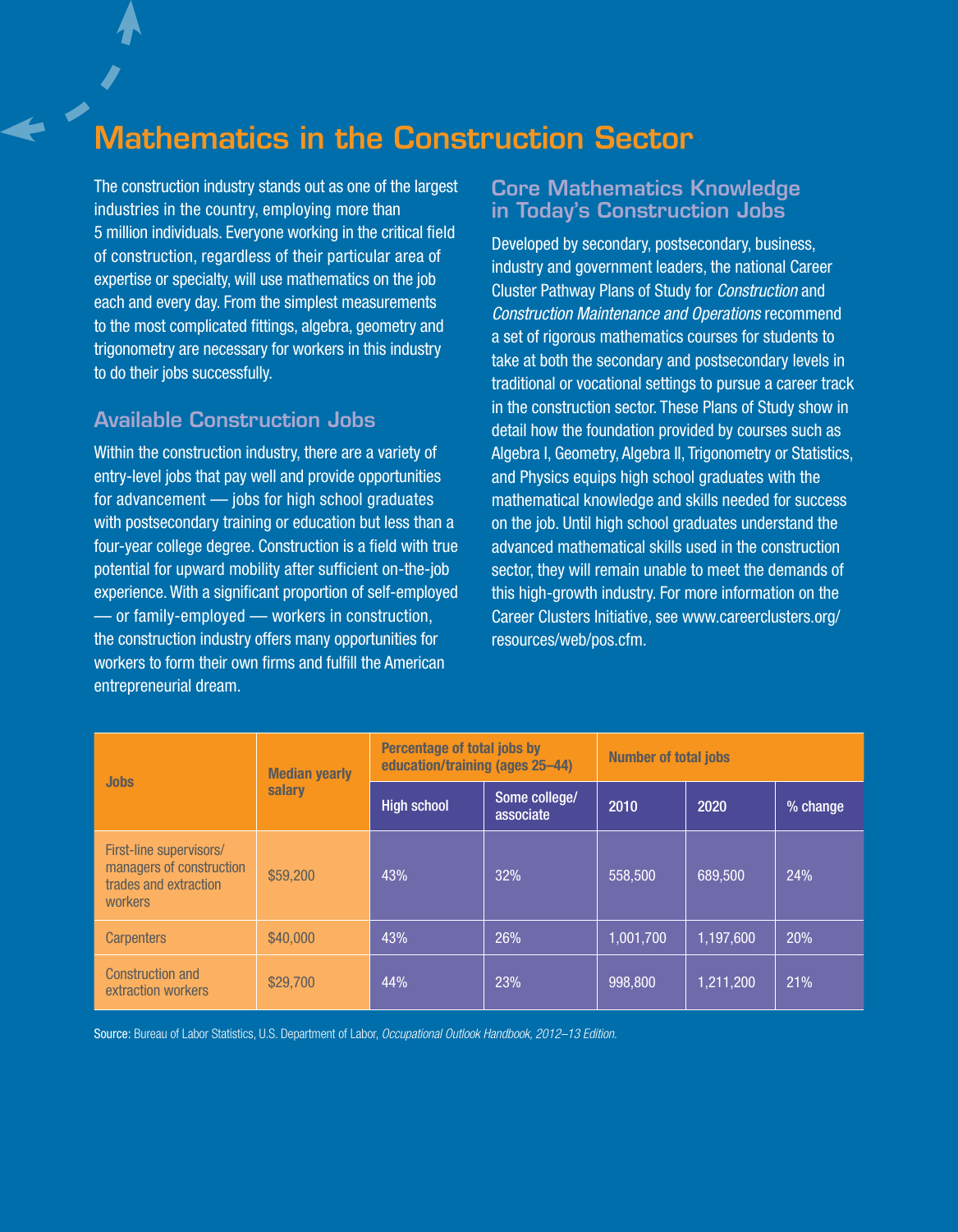## The Common Core State Standards: Ensuring College and Career Readiness

The Common Core State Standards (CCSS) are K–12 mathematics and English language arts/literacy standards that identify the academic knowledge and skills all students need when they graduate high school to be ready for their next step, be it college, the workplace or the military. The CCSS were developed through a process managed by the National Governors Association and Council of Chief State School Officers and led by states. To date, more than 40 states have chosen to adopt and implement the CCSS.

In mathematics, the CCSS include focused content standards as well as Standards for Mathematical Practice, which articulate the ways students should apply mathematics both in school and on the job — to solve problems, reason abstractly and quantitatively, critique arguments, model, exercise precision, and look for

repeated reasoning. In English language arts/literacy, the CCSS include expectations for reading, writing, language, and speaking and listening, including students' ability to work in teams and communicate effectively in a range of settings.

The CCSS are anchored in college- and career-ready expectations, which start in grade 12 and are back mapped to the earliest grades. Students who graduate from high school having mastered the CCSS will be academically prepared for college-level courses and rigorous career training programs. Importantly, the CCSS represent the floor, not the ceiling, and students should engage in additional coursework and work-based experiences to help chart their career pathway.

The CCSS can be found at www.corestandards.org.

## "Mathematics at Work" Series

First developed in 2008, using the American Diploma Project benchmarks as the foundation, Achieve produced a series of "Mathematics at Work" brochures to examine how higher-level mathematics is used in today's workplaces. Updated in 2013 to reflect the expectations set by the Common Core State Standards in mathematics, the brochures present case studies drawn from leading industries nationwide to illustrate the advanced mathematics knowledge and skills embedded in jobs that offer opportunities for advancement and are accessible to graduates with some education and training beyond high school but less than a four-year degree.

The series underscores the value of a rigorous high school curriculum in mathematics. All high school graduates — regardless of whether they enroll in college, join the workforce or enter the military — benefit from acquiring a college- and career-ready foundation in mathematics.

To view or download the full set of "Mathematics at Work" brochures, go to www.achieve.org/math-works-brochures.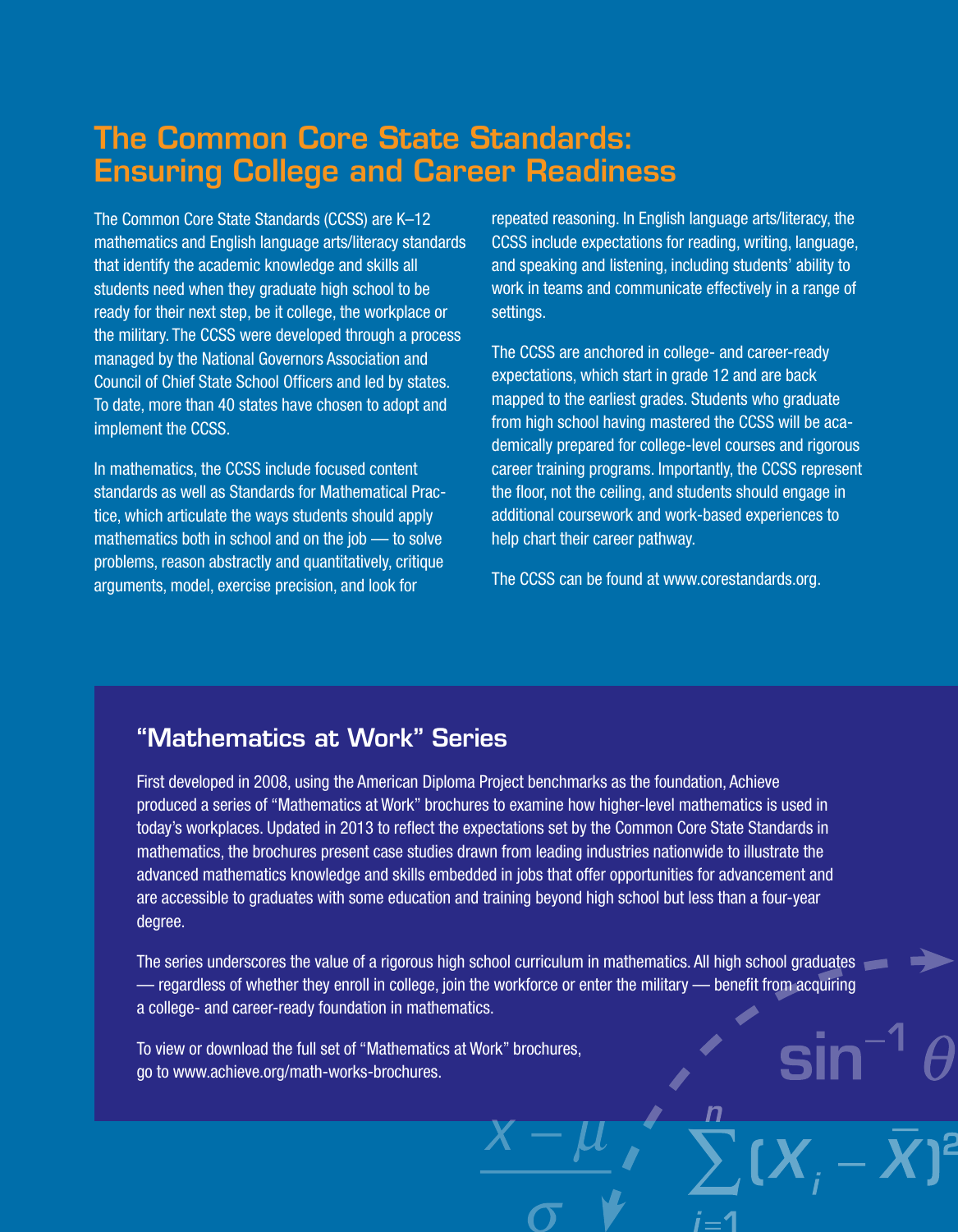# **Mathematics builds the foundation**

## Career Preparation for the Construction Industry

The construction industry is filled with individuals with all sorts of backgrounds and training. The freedom of not being restricted by one specific degree or certification allows anybody with an interest in construction, an ability to work as part of a team and a keen understanding of mathematics to be successful in this field.

Many individuals learn the construction trade as part of a rigorous career and technical education (CTE) program starting in high school. In many communities, high schools and community colleges are joining together to develop integrated programs of study that allow students to master the classroom learning — in particular the advanced mathematics — critical to the construction industry while gaining hands-on experience through work-based learning. Students can earn a high school diploma while developing an understanding of the construction business from the inside. Some pathways include fully integrated courses that teach advanced mathematics content through construction projects such as building a house for Habitat for Humanity or remodeling a wing of a high school, as well as other rigorous academic and career-oriented courses.

Although there is no mandatory degree or certification that individuals need to enter the construction field, many employers place a premium on such distinctions. The National Center for Construction Education and Research (NCCER), an organization dedicated to addressing the industry shortage of contractors (persons who oversee all project aspects during the construction or development of a property), provides standardized construction and maintenance curricula to high schools, community colleges and individuals. NCCER offers a certification assessment and portable credentials that signal an individual's career readiness. Assessment results are maintained in NCCER's National Registry, through which employers can find qualified employees.

NCCER's curricula run the full spectrum of building competencies, from carpentry and construction technology to other specializations including welding, site layout and even hydro-blasting. Present throughout the curricula's performance objectives are rigorous mathematical concepts and applications also found in the Common Core State Standards. For example:

- $\blacksquare$  Carpentry (e.g., scale factor, isoclines/lines of constant elevation, angular measurement and conversions, calculations with decimals and fractions)
- $\Box$  Construction Technology (e.g., unit conversions, Pythagorean theorem, sampling methods, righttriangle trigonometry, volume of cylinders)
- Site Layout (e.g., angles and geometric figures; powers and square roots; unit conversions for lengths, areas and volumes; interpreting drawings; ratios and proportions)
- **n** Project Supervision (e.g., bar graphs, network diagrams, rates of productivity)

More than 2,000 schools in the United States use NCCER's curricula, and about half of the states have built these curricula and assessments into their CTE construction pathways. Regardless of whether individuals receive credentials from NCCER, earn an associate degree in a relevant field or learn their trade on the job, they will need a solid foundation in mathematics to truly be prepared for a lifelong career in construction. For more information on NCCER, see www.nccer.org.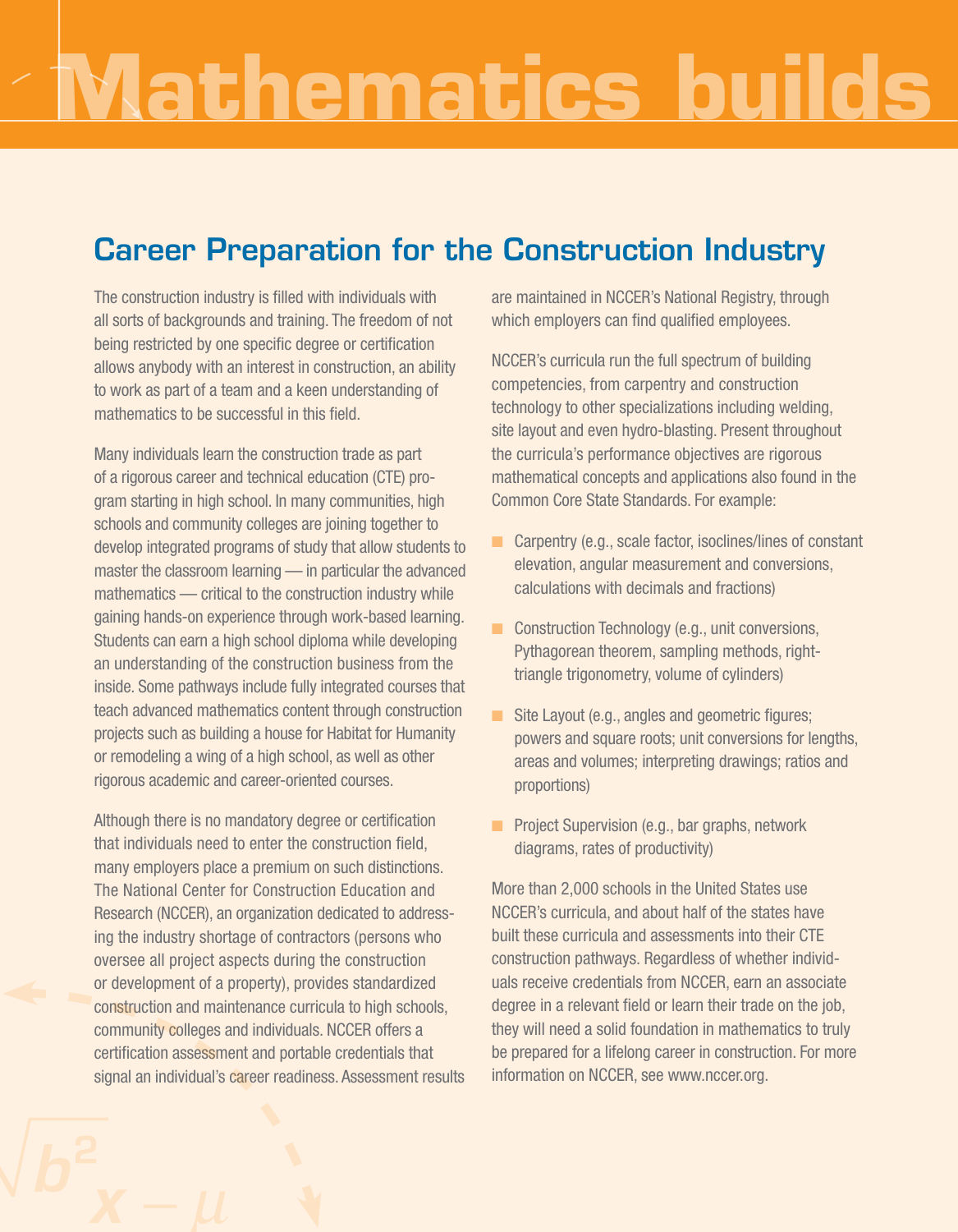## **the foundation**

## Construction Calculations: The Mathematics of Building Homes

Each month, almost a million permits are issued for the construction of new homes — and another 500,000 plus privately owned residential construction projects are completed. Construction is a critical industry in our economy, and mathematically adept workers in this industry remain in high demand. The popular notion of a carpenter with a tape measure is far from the truth of today's sophisticated approach toward construction, which involves much more than simple measurements. Also, with more than 1 million self-employed or smallbusiness contractors in this industry, contractors need both steady hands in construction and steady heads for business. From pouring the foundation to managing costly projects in an ever-changing industry, the success of contractors as both builders and entrepreneurs is tied to their ability to apply advanced mathematics. **f**<br>th<br>s.<br>..

## Laying the Physical Foundation

#### *Number Sense, Geometry and Trigonometry*

In an ideal world, contractors would erect every home on level ground. As this is rarely the case, most home-building projects begin by reshaping the land. Calculating the slope of the ground starts a lengthy process of determining cutand-fill areas so that the foundation rests on even ground. To minimize their costs, contractors and their teams need to site the foundation in ways that reduce the amount of material needed to create a level surface. Mathematically adept contractors and surveyors may even position a house precisely so that any removed soil can be "recycled" as fill elsewhere.

All experienced contractors know the importance of right angles and double-checking using the 3-4-5 rule. However, the fashionable curved walls and winding hallways of modern construction are built on customized, irregularly shaped foundation slabs that require builders

to be familiar with calculating lengths and areas using advanced mathematical skills that depart from the traditional tape measure approach.

*Understanding mathematics is central to all aspects of running my business. I use mathematics every day on my work sites to make sure my houses are built strong and in my office so that*

**my books are always balanced.<br>
<sup>Keith</sup> Hayashi, Estip Merbert Chock & Associates, In<br>** *Construction/Engineering Consultal* Keith Hayashi, Esq. *Herbert Chock & Associates, Inc. Construction/Engineering Consultants* 

At this initial stage of home construction, contractors must work with structural engineers to determine the weight-bearing capacity of the foundation to prevent any structural hazards when the foundation later settles. It is critical while framing the foundation to determine the precise distribution and volume of concrete needed to ensure the building's structural integrity. Because reliable calculations at this stage of the process are essential for the foundation to be poured properly and the structure erected successfully, contractors must be able to both read sophisticated architectural plans coded in the language of mathematics and rely on their own construction teams' measurements (see box on next panel for an example).

Once the foundation has been laid, the work of a contractor has only just begun. Framing a house requires understanding every aspect of construction, and contractors must manage others and ensure that every calculation is exact. Installing a staircase requires calculating the rise and length of each stair with precision to ensure no missteps.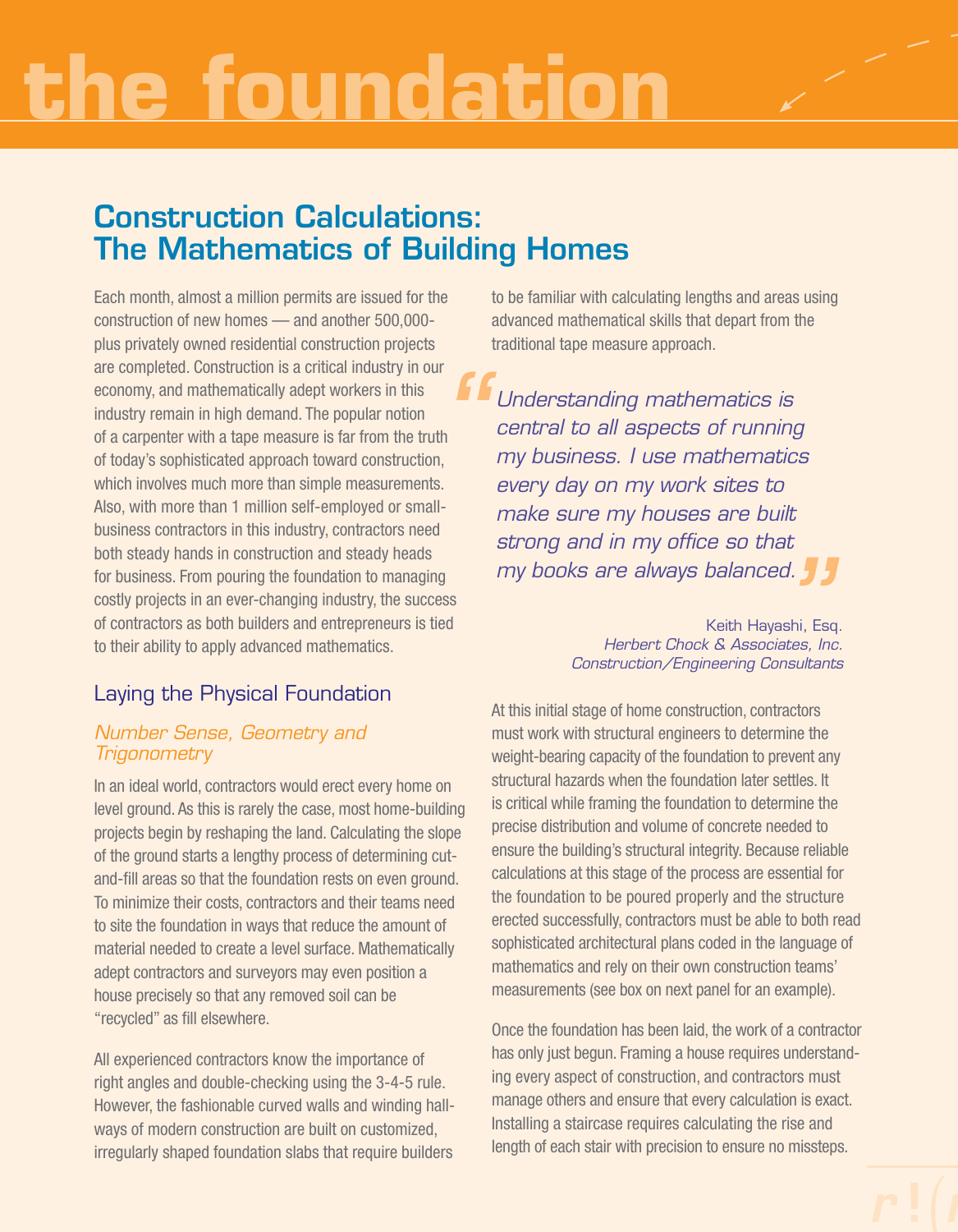### Building from the Bottom Up

 $[X]$   $=$   $X$ ]<sup>2</sup>

The area of the concrete floor needed in this house is the area of the orange rectangle *plus* the extra parts of the library, grand room, garage, laundry/morning room and foyer. The areas of various rooms outside the orange rectangle that must be calculated are:

Library:  $A_1 = (13' 9'' - R)(11' 4'') +$  $\pi$  R<sup>2</sup>/2 – (l<sub>3</sub> – l<sub>7</sub> – 14')(11' 4") Grand Room:  $A_q = 15' I_5$ Garage:  $A_c = (I - I_3)(21') + I_1 W_1$ Laundry/Morning Room:  $A_m = (11' 6'' + 11' 8'') W_2$ l<sub>2</sub>  $W_2$  /2 = (23' 2" –  $I_2$ /2)  $W_2$ Foyer:  $A_f = I_6$  (W – 21' – W<sub>3</sub> – 11' 4") Therefore, the *area* of the concrete floor is:  $A = I_3 W + A_1 + A_9 + A_6 + A_m + A_f.$ 

The *volume* of concrete that needs to be ordered, in cubic feet, is equal to *V = A h,* where *h* is the thickness of the concrete block in feet.

Doors and windows must be hung plumb, level and square, or they will not close properly. Installing the right volume of insulation between the studs and the ceiling so that plumbers and electricians can run the correct lengths of pipes and wiring safely behind the drywall requires a whole host of mathematical calculations from everyone involved in the construction project. Even the final steps of completing a house — laying down the tiles in the kitchen and the hardwood floor in the living room — are dependent on knowing how to calculate irregularly shaped areas to leave behind the least amount of scrap and save costs.

### Laying the Financial Foundation

#### *Number Sense, Algebra and Forecasting*

The best contractors are those who rigorously plan before they build. Evaluating potential costs for their project estimates is crucial for the financial well-being



of their businesses. Contractors have to factor in the costs of labor, materials and equipment rentals to make hiring and purchasing decisions that maximize their return on time and energy. Contractors also must identify overhead costs (or additional indirect labor costs) and determine a gross margin percentage (or the "mark-up price") to charge their clients enough to make a profit, which can be further complicated by fluctuations in the cost of labor and materials and rates of inflation. When first starting up, expanding their business or financing a project, contractors need to understand the dynamics of interest rates and compound interest to get the best rate possible to meet their business needs and pay off their loans in a timely fashion. Lastly, contractors need to understand prevailing conditions in the housing market to judge whether a project is likely to turn a profit and weigh those profits against potential risks.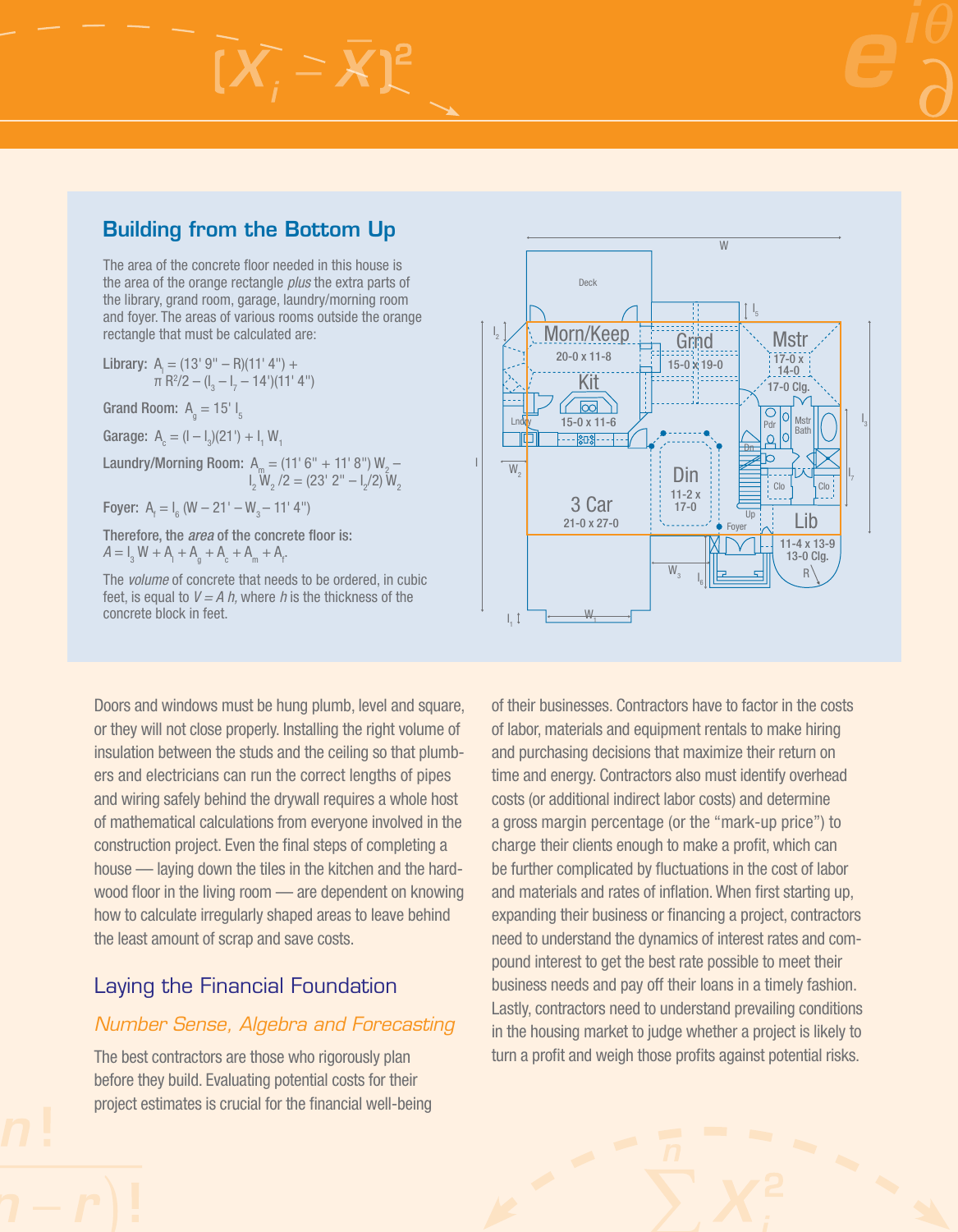## Mathematics + Teamwork = Success

Although contractors rely on their knowledge of mathematics at every stage of the construction process, teamwork and communication skills play an equally important role in the success of construction projects of any size or type. From pouring the foundation to raising the roof, mathematics is integral to building a home or other property — and without the ability to communicate with and motivate a range of people, those calculations are not enough to convert blueprints into physical buildings. To be a successful small-business entrepreneur, today's contractor must be adept both at mathematics and team leadership.

The marriage of mathematics and teamwork is apparent throughout the construction process. Contractors have to work with equipment operators to clear and level the site, calculating precisely where to locate the structure and how much land to move. They need to read architectural plans coded in the language of mathematics and talk to structural engineers to ensure that the foundation is and will remain structurally sound. They must lead a construction crew in framing the house and ensure that every joint fits precisely and every door is hung level. They have to work with materials providers to purchase the right amount of shingles and bricks. They also need to be able to calculate true labor costs relative to the small-business loans needed to run their enterprise. *"*

The fact that today's employers and employees need both mathematics and teamwork skills should not come as a surprise. Research shows that to be successful on a job site or in the college classroom, workers and students

alike must be able to communicate, collaborate and apply mathematics. The most successful contractors can talk the language of entrepreneurs with their bank, speak to fellow small-business owners to purchase goods and services, and communicate with their subcontractors and employees on the job. Without core teamwork skills and a strong understanding of mathematics, contractors will be unable to be competitive in the growing construction industry.

 $2^2 - 4ac$ 

The contractors of tomorrow must graduate from high school with the mathematical knowledge and teamwork skills that will allow them to succeed in the industry and offer them the opportunity to start their own businesses someday. The college- and career-ready Common Core State Standards provide the surest measure for today's students to graduate high school with the academic skills needed to build homes and construction businesses for the next generation.

*Everyone on a highway construction crew needs good math skills to correctly calculate quantities, measurements, supply orders. ... Pretty much every aspect of construction involves some level of math skills.*

James Thomas, Safety Director *Callanan Industries, Inc., Schenectady, New York ||S.<br>|s, Safet<br>|ectady,*